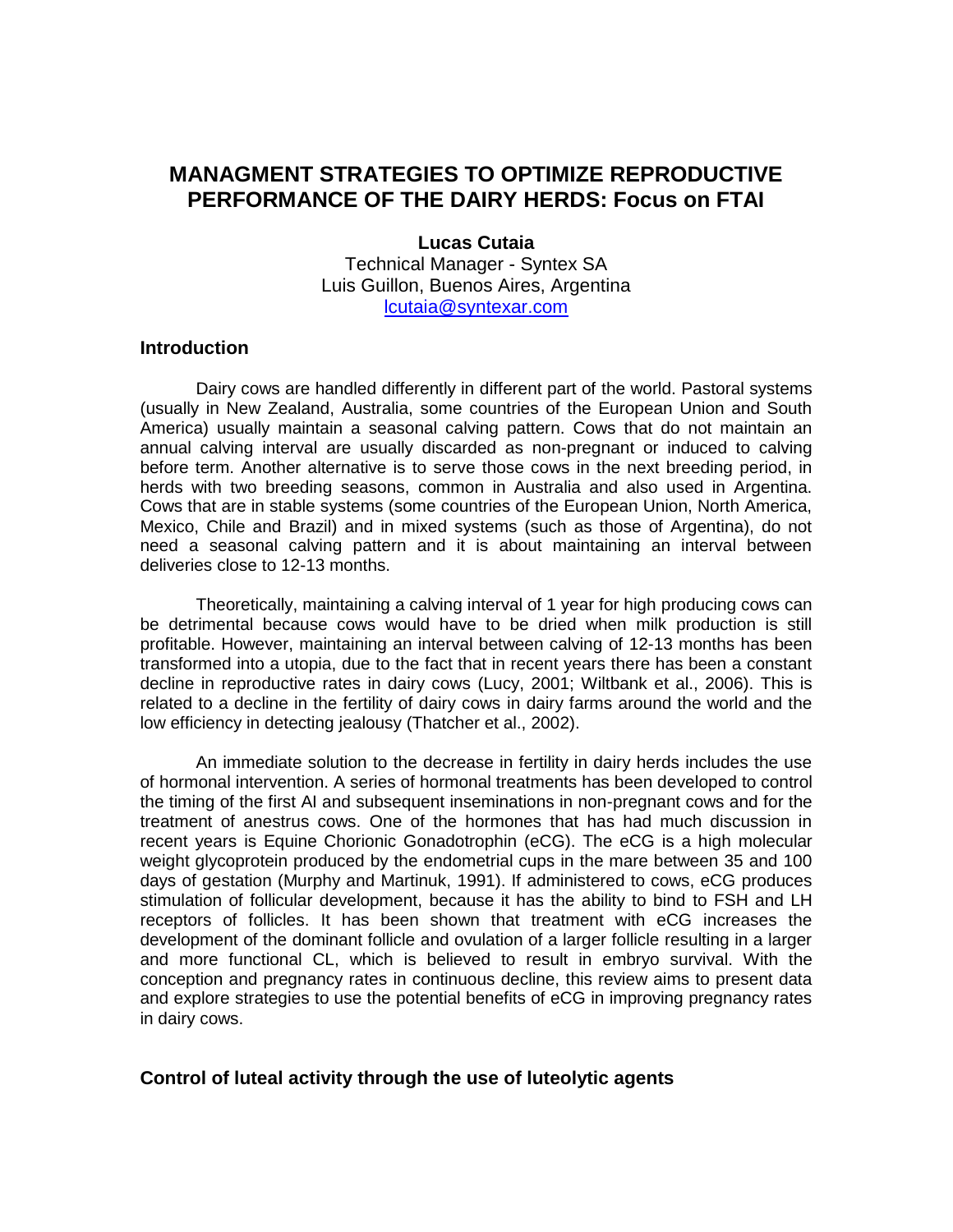Since its commercial use as a hormone involved in the lysis of the corpus luteum, prostaglandin F2α (PGF) remains the hormone most used in the world to synchronize estrus in beef and dairy cows. The response to the administration of PGF will be different in the different stages of the estrous cycle (Momont and Seguin, 1983). From day 1 to 5 no response is observed since ovulation has occurred and the corpus luteum is developing. On days 6 and 7, the response is partial, it is reaching the end of the development of the corpus luteum. Between days 8 and 17, the corpus luteum is developed and is sensitive to the luteolytic effect of PGF and, finally, between days 18 to 21, the corpus luteum is already in regression and the animal will go into heat even though we do not inject the PGF.

Based on the knowledge of the luteal response to PGF, different protocols were designed to group or synchronize jealousy. In this way a protocol of synchronization of jealousy (Target Breeding or Controlled Reproduction) was developed based on an interval of 14 days between the injections of PGF (Ferguson and Galligan, 1983). This protocol is based on three administrations of PGF, applying the first of them 14 days before the start of the service (initial dose). The second PGF (first service dose) determines the beginning of heat detection and AI. After the last administration, estrus and AI are detected for 3 days and at 80 hours an FTAI is performed on all female not detected in estrus (Nebel and Jobst, 1998). Currently it has been decided to slightly alter this protocol, obviating the use of FTAI due to the low fertility that is obtained and recommended, as an alternative for cows that were not seen in heat using the IATF protocols that are described later in this document. article (reviewed in Bó et al., 2007).

#### **Control of follicular dynamics and ovulation through the use of GnRH in combination with PGF**

Different hormones can be used to control follicular dynamics, so that the ovulatory follicle obtained after implementing a treatment to control the estrous cycle comes from a young follicle, that is, originated in a recent wave of follicular growth. As mentioned, the different schemes that use PGF to synchronize jealousy do not control follicular dynamics. Consequently, the use of GnRH associated with PGF was used to control follicular dynamics, luteal activity and generate new protocols to control the estrous cycle.

The use of GnRH to manipulate follicular development was originally reported by Macmillan and Thatcher (1991) and is based on the induction of a LH peak and consequently on the ovulation of a dominant follicle. If GnRH results in ovulation, an accessory CL will be formed and in turn a new follicular growth wave will begin 2 or 3 days later. This then led to the development of the protocol called Ovsynch (Pursley et al., 1995). The treatment consists in the administration of a GnRH analogue (to synchronize the follicular development), followed by an injection of PGF 7 days later (to induce luteolysis), an injection of GnRH 48 at 56 h after the PGF (for synchronize ovulation) and IATF at 15 h of the second GnRH.

The pregnancy rates obtained with the Ovsynch protocol in dairy cows vary between 30% to 55%. The results of pregnancy have been similar to those obtained with inseminations performed at 12 h of estrus observed (Burke et al., 1996, De la Sota et al., 1998, Pursley et al., 1995, 1997, Stevenson et al. ., 1999; Thatcher et al., 2001, 2006) and for this reason is the protocol most used in the USA for the insemination of lactating cows (Caravielo et al., 2006).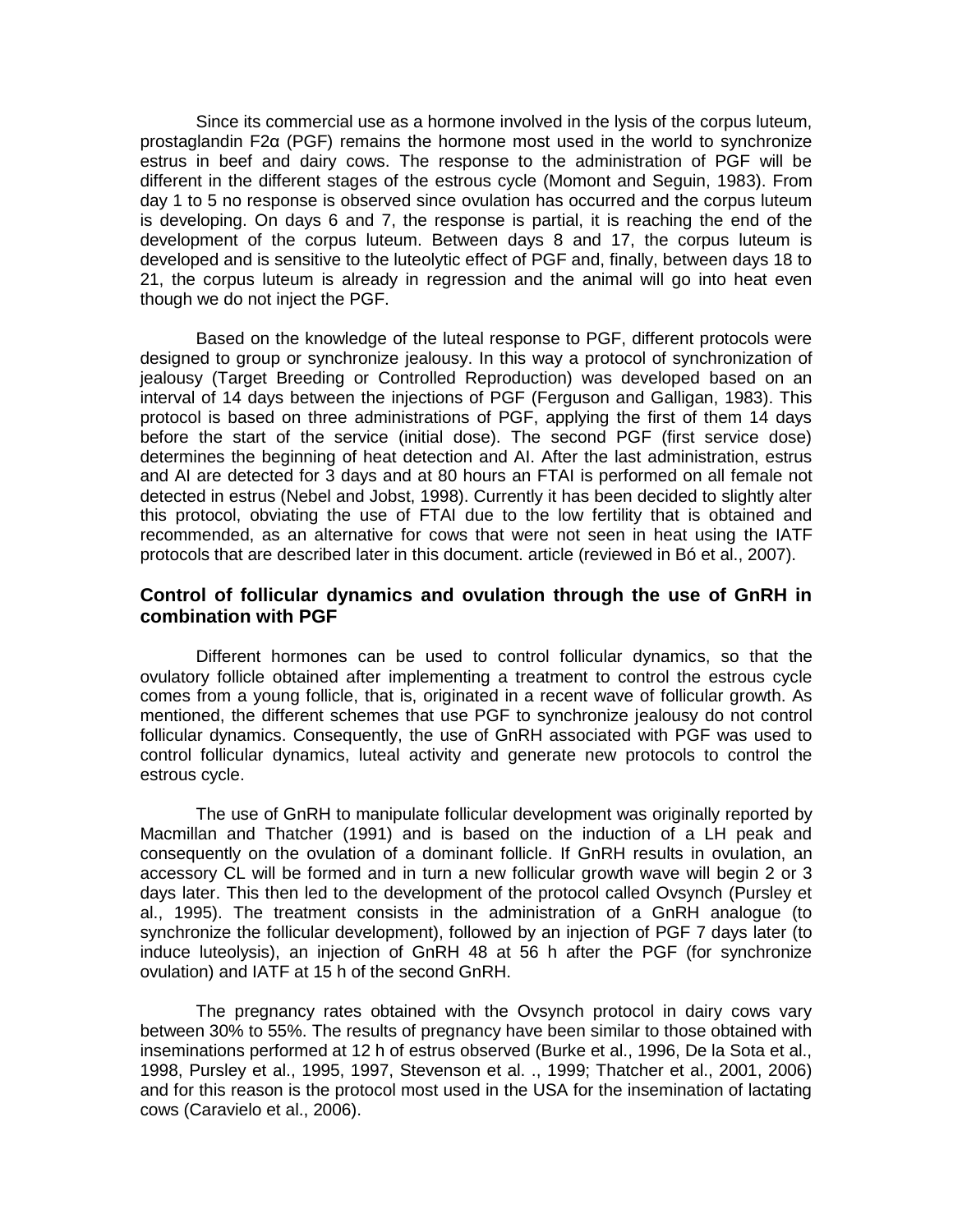Although Ovsynch treatment in dairy cows resulted in rates comparable to those obtained at detected estrus, it was observed that the response to treatment was mainly linked to the effectiveness of the first GnRH in inducing ovulation of the dominant follicle (Vasconcelos et al., 1999). To avoid variability in the response, a protocol called Presynch was developed in which the animals received an injection of PGF 12 days before initiating the Ovsynch protocol or two injections every 14 days, the second of which was administered 12 days before the start of the protocol (Moreira et al., 2001). In general, an improvement in the fertility of lactating cows has been found from 12% to 14% with this protocol (Moreira et al., 2001; Thatcher et al., 2006). The interval between the PGF and the second GnRH has also been altered and it is currently suggested to administer the GnRH at 56 h of the PGF and to perform the IATF 12 at 15 h afterwards.

#### **Treatments using intravaginal devices with progesterone**

Currently, there are several intravaginal devices with progesterone in the international market. Since these devices were created, 7 or 8 days protocols have been developed. The treatment will vary in different regions of the world according to the availability of drugs. For example, the most used treatment in South America and New Zealand (NZ until 2007) is to administer 2 mg of EB at the time of device insertion (Day 0), remove the device on Day 7 or 8 and administer PGF. Twenty-four hours later, 1 mg of EB is administered to synchronize ovulation and the FTAI is performed at 54-56 hours post-removal. These protocols have been used by dairy producers in different parts of the world with pregnancy rates ranging between 35 and 55%, being very influenced by body condition, days of lactation and cow production.

In regions of the world where estrogens are not licensed such as North America and Europe (since August 2007, New Zealand) progesterone devices are used in association with the Ovsynch protocol to improve the fertility of cows that have not yet started cycling. Beginning of the mating period (called cows in anovulatory anoestrus). Anestrus is a common problem in dairy production systems. Approximately 20 to 40% of cows in pastoral production systems are in anoestrus at the beginning of the service season (Rhodes et al., 2003). In a study of cows in the United States, it was found that 28% of the primiparous cows and 15% of the multiparous cows had not ovulated at 60 days postpartum (Gumen et al., 2003). In the United Kingdom, 11% of cows had not ovulated 44 days postpartum (Lamming and Darwash, 1998).

In a work done by Pursley et al. (2001) conception rates in cows treated with Ovsynch + a device with progesterone were higher than those treated with Ovsynch  $(41\%$  vs. 51%,  $n = 634$ ). Interestingly, there were no differences in conception rates between Ovsynch and Ovsynch + progesterone in cows that were cycling. However, progesterone devices markedly increased pregnancy rates in cows that were not cycling  $(34.7\%$  vs. 55.2%,  $n = 182$ ). Therefore, the inclusion of a device with progesterone can increase fertility in lactating milk cows that are not cycling.

A study was carried out with the objective of evaluating the treatment with progesterone devices in combination with GnRH to synchronize lactating cows (Veneranda et al., 2006). We used 400 Holstein cows belonging to Los Lazos SA, in the localities of Totoras, Sta. Fe and El Fortín, Córdoba. The animals used had an average BCS of 3.0  $\pm$  0.25 (Scale 1-5), with 58.0  $\pm$  11.6 days in milk (DIM) and an average production of 31.1  $\pm$  6.6 liters per day. The cows were distributed randomly and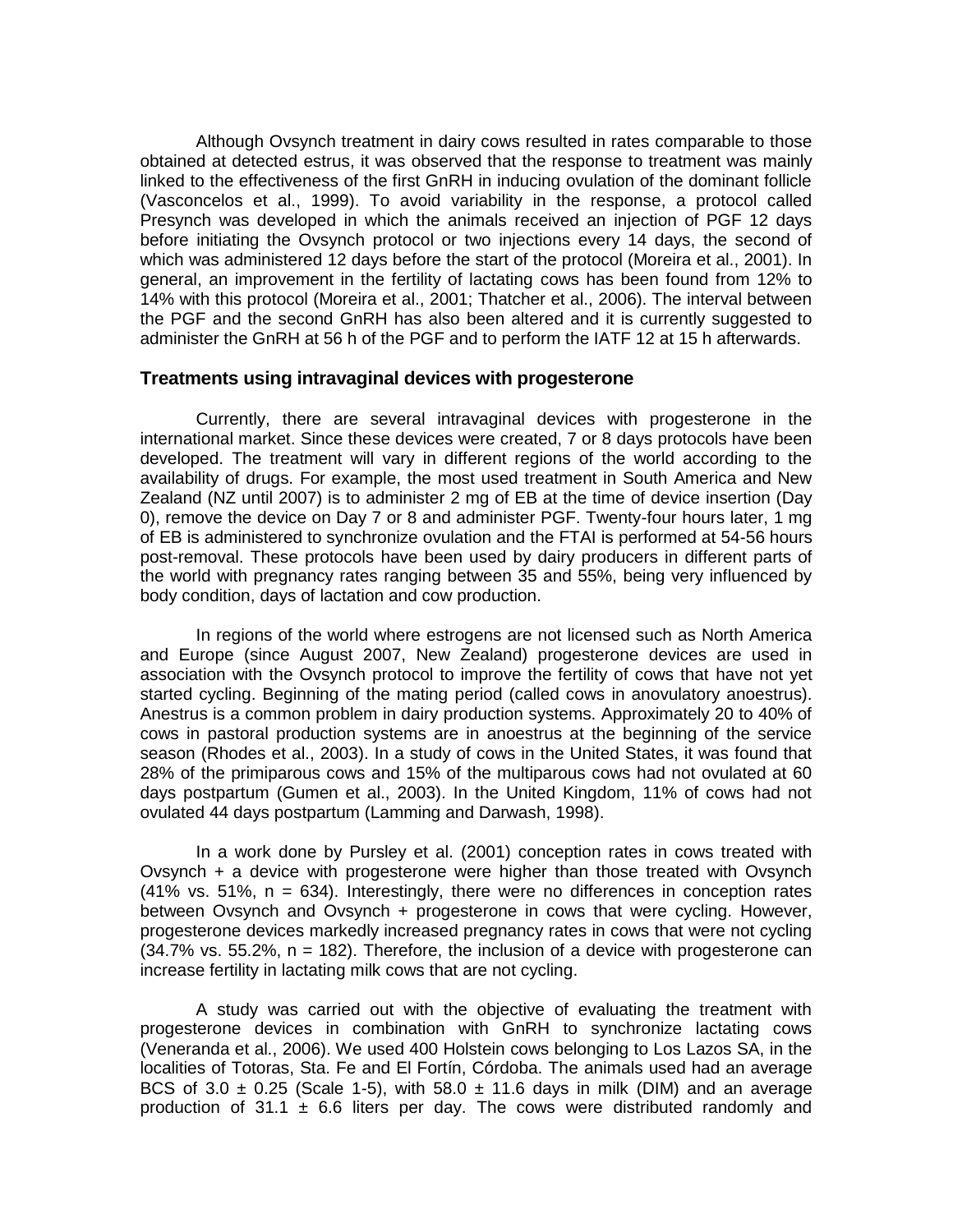according to the data previously described in 4 treatment groups in a 2x2 factorial design. Half of the cows received a device with progesterone (DIB, 1 g of progesterone, Syntex SA) for 7 days, together with the application of a dose of GnRH at the time of placing the device and a second dose at 48 h removed the device. A dose of PGF was applied when the device was removed and the cows were FTAI 60 h after the device was removed. The other half of the animals received a DIB for 8 days combined with 2 mg of EB at the time of insertion. A dose of PGF was applied at the time of removal of the device and 1 mg of EB 24 h later. All the animals were IATF at 60 h after the DIB was removed. Each group ( $P4 + EB$  or  $P4 + GnRH$ ) was subdivided to receive or not 400 IU of eCG (Novormón, Syntex, Argentina) at the time of withdrawal of the device. The diagnosis of pregnancy was made by rectal palpation between 45 and 50 days post-FTAI. The pregnancy percentages were compared by logistic regression. A higher percentage of pregnancy was obtained in cows treated with eCG and EB than in those not treated with EB (44.9 vs 30.0%, respectively) and the treatments with GnRH did not differ significantly (GnRH 37.0% and GnRH + eCG 30.0%).

From the obtaining of these results, we carried out a second experiment with the objective of determining if the numerical difference found in the treatments  $P4 + EB +$ eCG and P4 + GnRH (without eCG) was maintained. As a secondary objective of this second experiment, the pregnancy rates obtained were compared with a DIB intravaginal device and a CIDR (Pfizer, Animal Health, 1.9 g of progesterone). In this experiment, 200 Holstein cows were used in lactation, with characteristics similar to those of the previous experiment. A 2x2 factorial design was used. Initially the cows were divided at random in two treatment groups (EB + eCG or GnRH) and the cows were FTAI 60 h after the device was removed and the pregnancy diagnosis was made 50 days after the IATF by rectal palpation. No significant differences were found in the pregnancy rates (P = 0.4) between the cows in which a DIB (51%) or CIDR (42%) was used, in turn the pregnancy rates did not differ ( $P = 0.18$ ) among cows treated with EB + eCG (52.0%) or GnRH. (41.0%). However, if we add the data from the two experiments, the pregnancy rates in the cows of the treatment using EB + eCG is significantly higher.

Because the pre-synchronization treatment has shown an increase in the pregnancy rate of the Ovsynch protocols (Moreira et al., 2001), an experiment was designed to compare the pregnancy rates in cows treated with a modified pre-synch program. With the treatments evaluated in the previous works (P4 + EB + eCG and P4 synch) (Veneranda et al., 2008). 500 cows were used from the same establishment as the previous studies. The animals used were between 30 and 51 d postpartum (when the PGF treatment was applied to the pre-synch group), with an average milk production of 29.5  $\pm$  7.0 Kg daily (range of 13.0 to 46.0 Kg) and a CC between 2.5 and 3 of scale 1-5. The cows were grouped by postpartum days and randomized into 5 treatment groups. The Pre-synch group received PGF 28 and 14 days before the insertion of the DIB device and 50 μg of Lecireline (GnRH) im (Day 0). On Day 7 the device was removed and PGF was applied. On day 9, all cows received a second treatment with GnRH and were IATF 16 h later (60 days after the device was removed). The animals of the presynch + P4 group were treated in a similar manner except that they received the device for 7 days prior to the second injection of PGF, and did not have the device when the first GnRH was injected. The cows in the P4-Synch group were treated as those in the pre-synch group but did not receive the two doses of PGF 28 and 14 days before. The cows of the last two groups received a DIB and 2 mg of EB on Day 0. On Day 8, the device was removed and PGF and 400 IU eCG IM were injected. The cows of group P4 + EB + eCG + EB received 1 mg of EB on day 9, while those of group P4 + EB + eCG +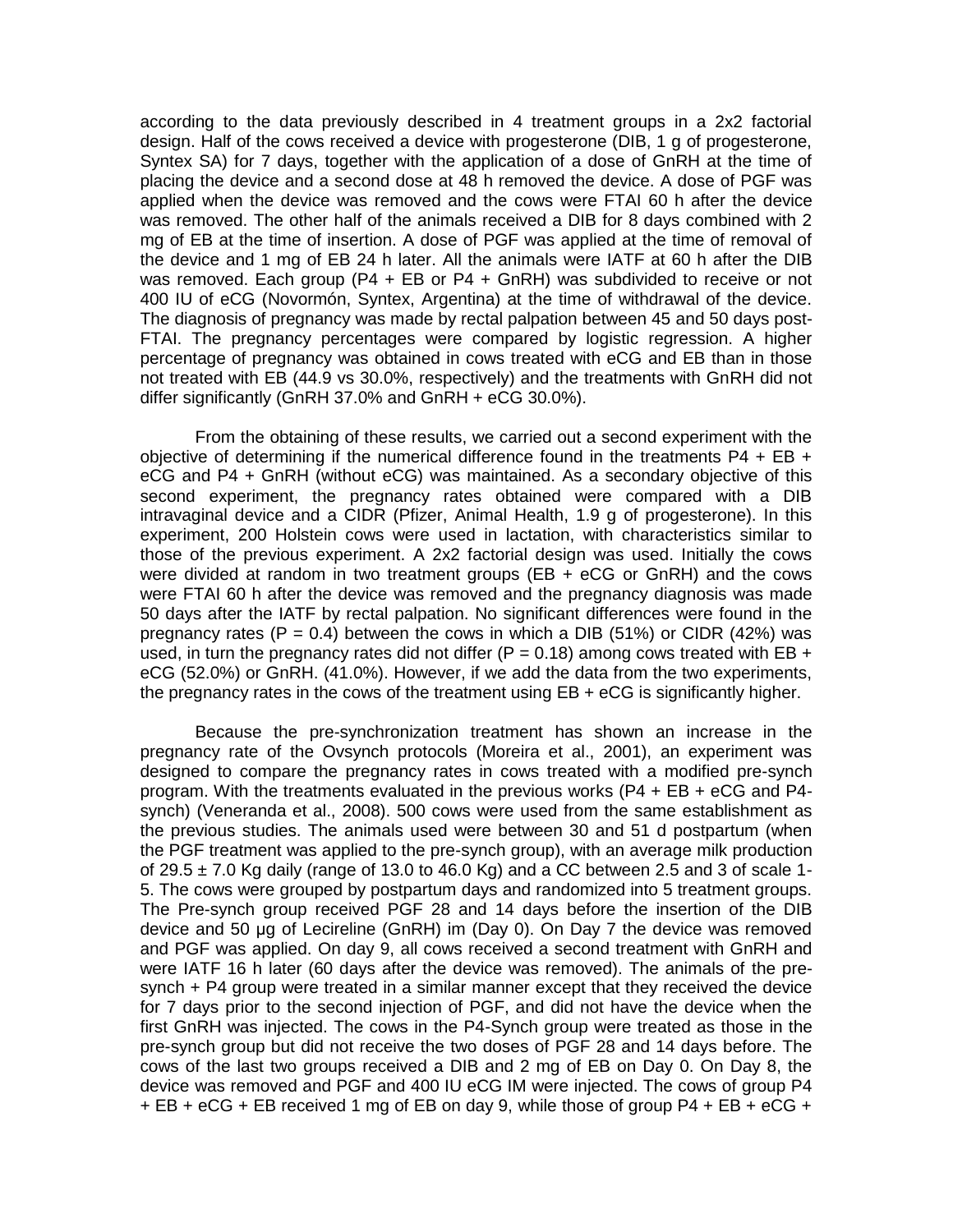GnRH received GnRH on day 10. All cows were FTAI 60 h after the device was removed. The diagnosis of pregnancy was made 50 days after the FTAI by rectal palpation and the data were analyzed by logistic regression.

As shown in Figure 1, the two groups treated with P4, EB and eCG had the highest pregnancy rates and the group in which the device was inserted before the second PGF (Pre-synch + P4) had the lowest pregnancy rate. The pregnancy rates of the other groups were intermediate and did not differ with the extremes.



# **Figure 1. Pregnancy rates of lactating cows treated with different FTAI protocols. The percentages with different letters have a significant difference (abc; P <0.05)**

The results of these experiments suggest (Figure 2) that the addition of eCG would increase pregnancy rates with FTAI in milking dairy cows in mixed systems. When the three experiments are taken together, the pregnancy rates are significantly higher (P  $<$ 0.008) in the P4 + EB + eCG treatment (145/298, 48.7%) than in the Pre-synch treatment (117/298, 39.3%) ). Conversely, eCG did not increase pregnancy rates in cows that received GnRH at the time of insertion of the device with progesterone, this is probably due to the different follicular dynamics between cows treated with EB and those treated with GnRH. It is necessary to conduct studies to investigate the most appropriate interval between the administration of GnRH and the treatment with eCG in dairy cows in lactation.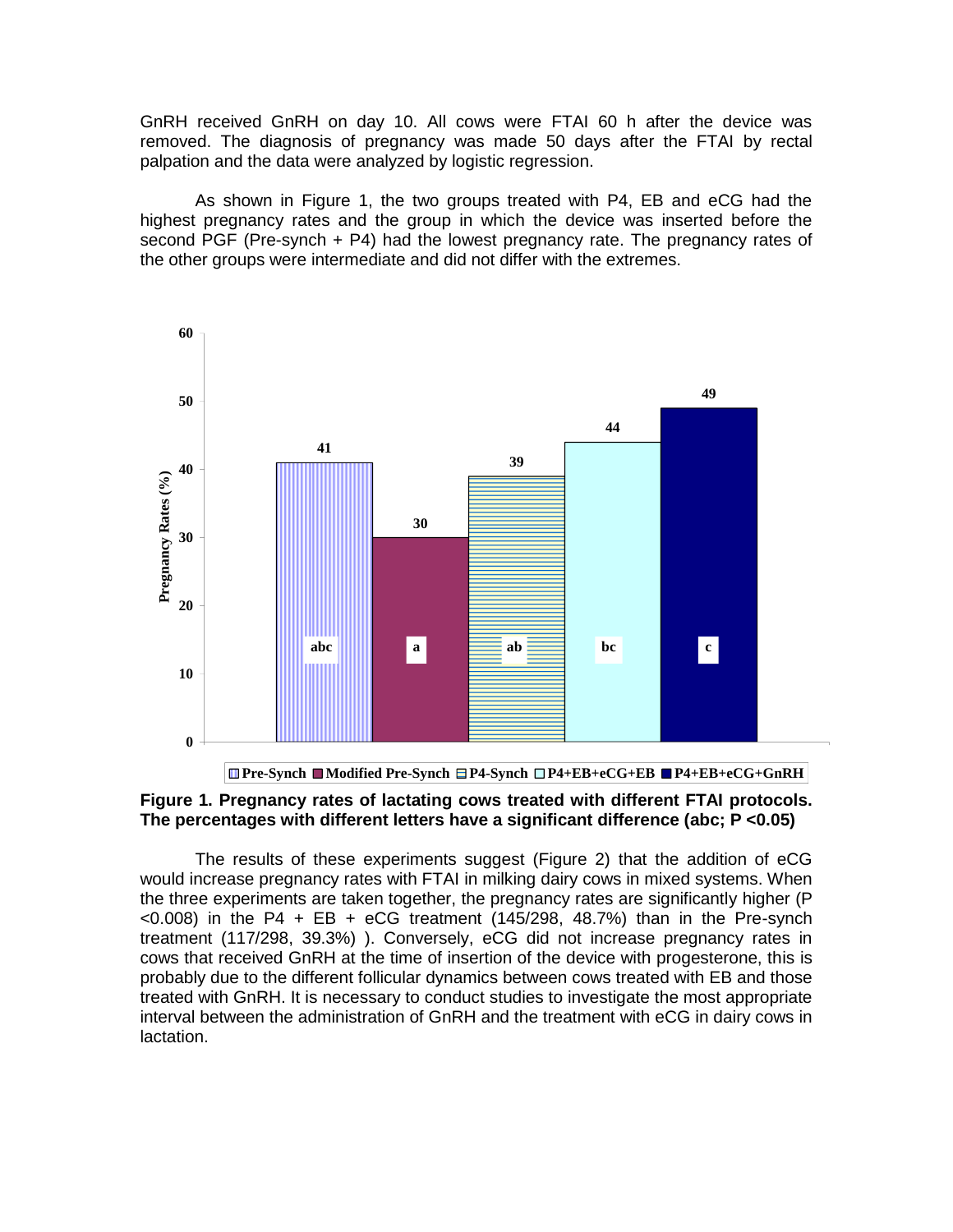

**Figure 2.** *Pregnancy Rates in Lactating Dairy Cows in Argentina (all first service at 76+7 DIM) (ab; P<0,01)*

In addition to the results observed in the mixed systems of Argentina, the treatment of dairy cows with eCG together with devices with progesterone and EB has also been studied in an intensive production system in Brazil and in seasonal systems in Argentina and New Zealand. The objective of the Brazilian study was to evaluate the effects of eCG and estradiol cypionate (ECP) on the peak of LH and the conception rate in high production Holstein cows synchronized with protocols for FTAI (Souza et al., 2009). The cows were producing  $36.2 \pm 0.4$  Kg / day with  $151.6 \pm 3.5$  days in lactation. The same hormonal treatment was used in 22 dairy farms (intensive). On Day 0, all cows received 2 mg of EB (Estrogin, Farmavet, Brazil) and a progesterone device (CIDR, Pfizer Animal Health, Brazil). On Day 8, the CIDRs were removed and PGF was injected (Lutalyse, Pfizer Animal Health, Brazil). The cows were randomly assigned to 1 of the 4 treatment groups. Group 1: eCG (400 IU, Folligon, Intervet, Brazil) + ECP (1 mg) on Day 8; Group 2: eCG on day 8 + GnRH (Fertagyl, Intervet, Brazil) at 48 h; Group 3: ECP (1 mg) on Day 8 and Group 4: GnRH at 48 h. In phase I (n = 31), ultrasonography was performed every 12 hours and blood samples were taken every 4 hours from 30 h to 60 h after removal of the CIDR. In phase II, a field study ( $n = 782$ ) was performed with the same hormonal treatments. All cows were inseminated 56 to 58 after removing the CIDR. The diagnosis of pregnancy was made 30 to 40 days after FTAI by ultrasonography. Despite the use of different drugs to induce ovulation at the end of the hormonal treatments (EPC vs GnRH), there were no differences in the characteristics of the preovulatory peak of LH between the experimental groups (mean  $43.5 \pm 1.5$  h of the CIDR removed). Pregnancy rates in Group 1 (29.1%), Group 3 (30.9%) and Group 4 (28.9%) did not differ. In contrast, the cows of Group 2 had a higher pregnancy rate  $(33.8%)$  than those of Group 4 (P = 0.02). In addition, differences in pregnancy rates were more evident among cows with the lowest CC (<2.75); these were higher in cows treated with eCG (44.4%) than in those not treated with eCG (6.1%, P <0.05). In contrast, the pregnancy rates did not differ in cows with CC> 2.75 and treated (32.1%) or untreated (33.5%) with eCG. These results suggest that the eCG increases the pregnancy rate in high production cows, especially in those with low CC.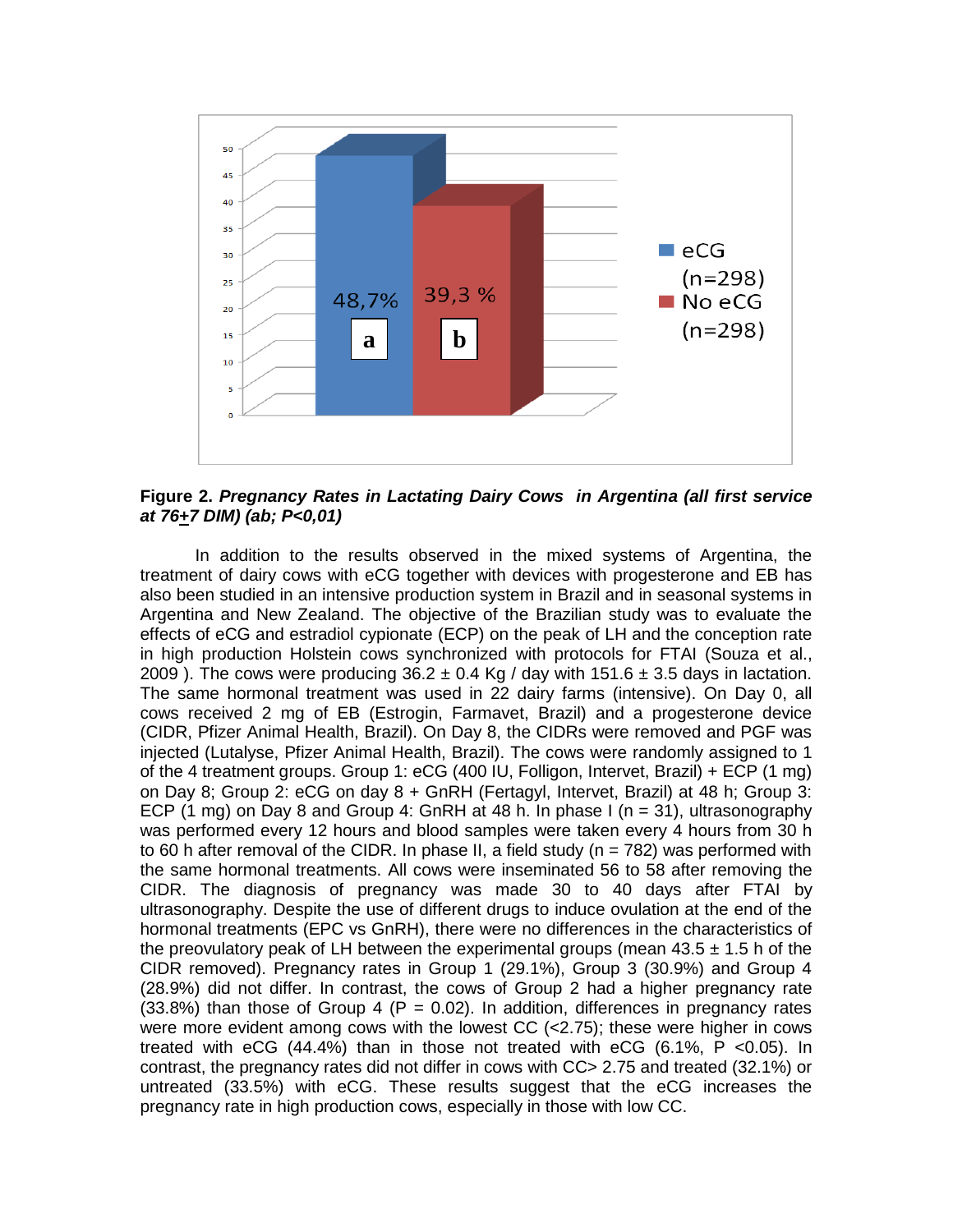Another experiment was carried out in a dairy farm, with fix breed season in Argentina (Mian, 2007). We used cows ( $n = 81$ ) Holstein and Holstein x Jersey with a CC of 2.7  $\pm$  0.3 (scale 1 to 5), producing 21.8  $\pm$  5.1 kg of milk and 132.8  $\pm$  86.2 days in lactation. Groups were formed according to days in lactation and were randomly assigned to 1 of the 2 treatment groups. On Day 0, the cows received a DIB and 2 mg of EB i.m. On day 8, the DIBs were removed; PGF was injected and the groups were subdivided to receive 400 IU eCG or not treated at that time. On Day 9, all cows received 1 mg of EB and were FTAI 54 to 56 h after the device was removed. In order to make the diagnosis of pregnancy, the cows were examined 35 d after the IATF with ultrasonography. The pregnancy rate was significantly higher in cows treated with eCG (21/46, 45.6%) than in those not treated with eCG (8/35, 22.8%, P <0.05).

Another experiment was designed in New Zealand to compare the reproductive response of dairy cows in a pastoral system with breeding season (Bryan et al., 2010). The cows were in anestrus, diagnosed by rectal palpation. Two treatments were assigned. The experiment was carried out in 6 commercial dairy farms. The tail was painted to all cows for 3 weeks and those that did not manifest heat behavior with absence of LC determined by rectal palpation 7 days before the one stipulated to begin with the application (PSM) were selected. All cows received an intravaginal device with 1.56 g of progesterone (Cue-Mate, Bioniche Animal Health) for 8 d, and 2 mg of EB at that time (Day 0) and 1 mg of EB 24 h after removing the device (Day 9). Approximately half of the cows were randomly assigned to receive 400 IU of eCG (Pregnecol, Bioniche Animal Health) on the day of removal of the device (Day 8). All cows were observed and AI were 12 h after heat, those that did not show estrus were IATF at 36 h of the EB dose (60 hs after the device was removed). The results considered were conception rate in the first 48 h, and pregnancy rate at 7 and 28 days. The cows treated with eCG were those that best conceived in the first 48 h (eCG:  $48.9\%$ , n = 432 vs No eCG:  $43.1\%$ , n = 420,  $P = 0.059$ ; and had a higher pregnancy rate at 7 days after the end of treatment (eCG: 47.3%,  $n = 488$  vs No eCG: 41.7%,  $n = 503$ ,  $P = 0.073$ ). The effect of eCG was greater in cows over 5 years of age, given that they were significantly more likely to conceive within 48 h (P = 0.003, RR 1.52, 95% CI: 1.15 to 2.01) or within 7 days (P = 0.002, RR 1.44, 95% CI: 1.42 to 1.82). In addition, cows older than 5 years treated with eCG were significantly more likely to be pregnant at 4 weeks ( $P = 0.02$ , RR 1.21, 95% CI: 1.03 to 1.43). It was concluded that adding 400 IU of eCG on day 8 to the standard regimen of progesterone and EB, increases the probability of pregnancy within 48 h and 7 days, especially in cows over 5 years of age. This experiment is particularly important in staged service farms, where it is essential that cows conceive within the first 90 days postpartum, to achieve the goal of an annual calf. Anestrus rates in some rodeos can be high and an increase of 5% in the conception rate, adding eCG, is very important.

Finally an experiment (Shephard et al., 2013) was made in New Zealand to compare the performance of intravaginal devices containing 1.0 g (DIB) or 1.38 g (CIDR) progesterone and to determine the efficacy of inclusion of eCG into progesterone-based anoestrous cow treatment protocols for New Zealand dairy cows. Anoestrous cows (n=1,906) from 12 herds were randomly assigned to four treatments: 100 μg gonadorelin (GnRH) at Day -10; 500 μg cloprostenol at Day -3; 100 μg GnRH at Day -1 and FTAI on Day 0 (gonadotrophin-prostaglandin-gonadotrophin [GPG] group, n=475); GPG with CIDR device (1.38 g progesterone) inserted between Day -10 and Day -3 (CIDR group, n=477); GPG with DIB device (1.0 g progesterone) inserted between Day -10 and Day -3 (DIB group,  $n=477$ ); and DIB with 400 IU eCG at Day -3 (DIB + eCG group,  $n = 477$ ).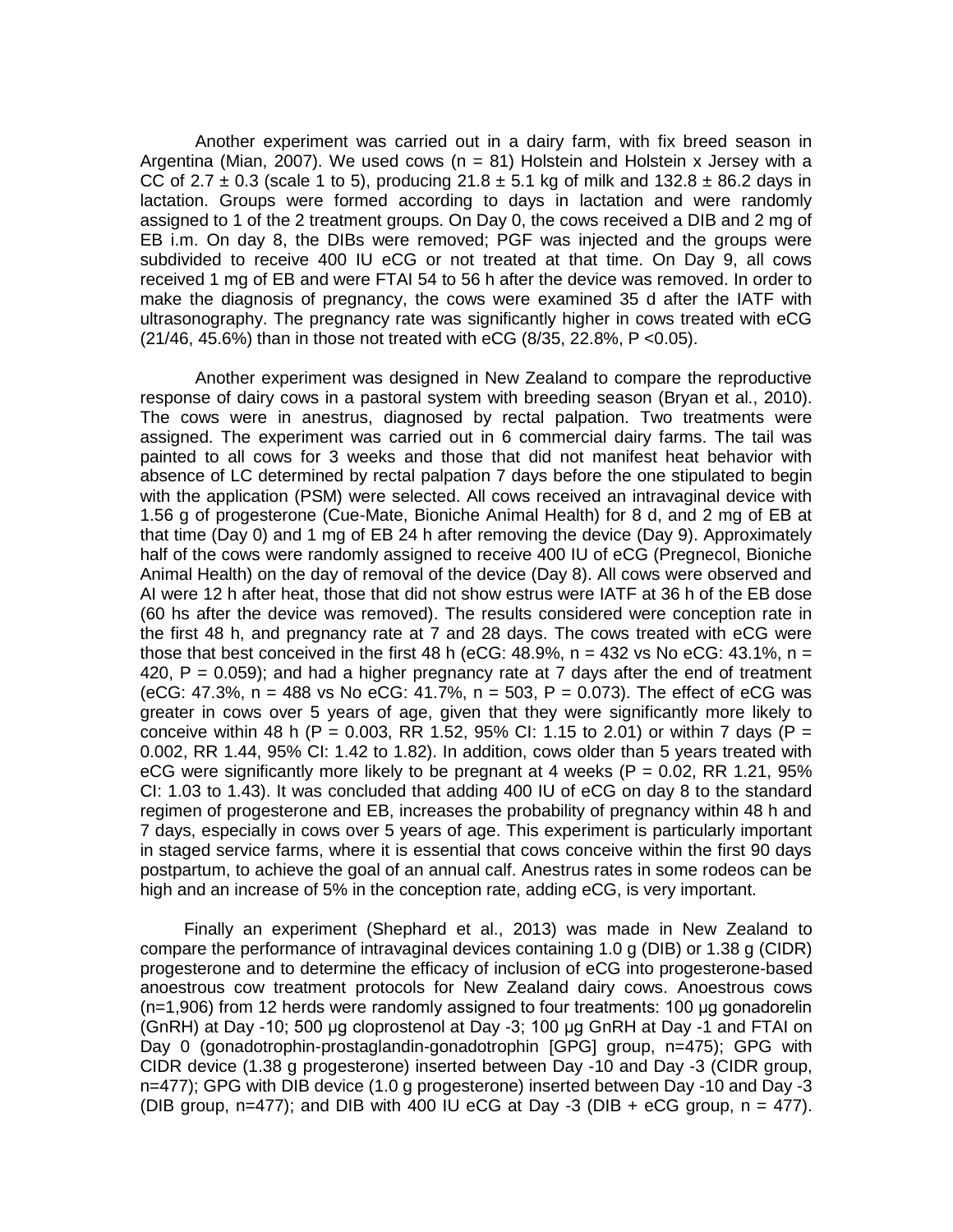Conception rates to FTAI and pregnancy at Day 28 were analyzed using generalized estimating equations (GEE). Time to conception and time to return to oestrus were analysed using Kaplan-Meier survival analysis and Cox's proportional hazards regression. The proportion of cows conceiving to FTAI was  $0.34$  (95%CI =  $0.29-0.37$ ), 0.38  $(95\%C) = 0.34 - 0.43$ , 0.38  $(95\%C) = 0.33 - 0.42$  and 0.41  $(95\%C) = 0.37 - 0.46$  for GPG, CIDR, DIB and DIB + eCG groups, respectively. The proportion of cows pregnant by Day 28 was 0.55 (95%CI = 0.51–0.60), 0.57 (95%CI=0.52–0.61), 0.56 (95%CI = 0.52– 0.60) and 0.63 (95%CI = 0.59–0.67) for GPG, CIDR, DIB and DIB + eCG groups, respectively. There was an interaction between treatment and number of days calved (p < 0.05). Cows more than 60 days calved and treated with DIB + eCG had higher FTAI conception and 28-day pregnancy rates than cows treated with GPG ( $p < 0.001$ ). Median interval to conception did not differ between treatments ( $p > 0.05$ ). There were no differences between DIB and CIDR groups for any parameter ( $p > 0.05$ ). The range of the relative risk distribution among herds comparing  $DIB + eCG$  to  $DIB$  groups was greater than that comparing CIDR to DIB groups for conception to FTAI and pregnancy at Day 28.(Figure 3)



**Figure 3. Cumulative proportion of 1,906 anestrous cows conceiving to FTAI from Day 0 to Day 42 following treatment commencing on Day -10 . Cows were treated with either: gonadotrophin-releasing hormone (GnRH) on Day -10, cloprostenol on Day -3 and GnRH on Day -1 (GPG: ); GPG with a CIDR device (CIDR: ); GPG with a**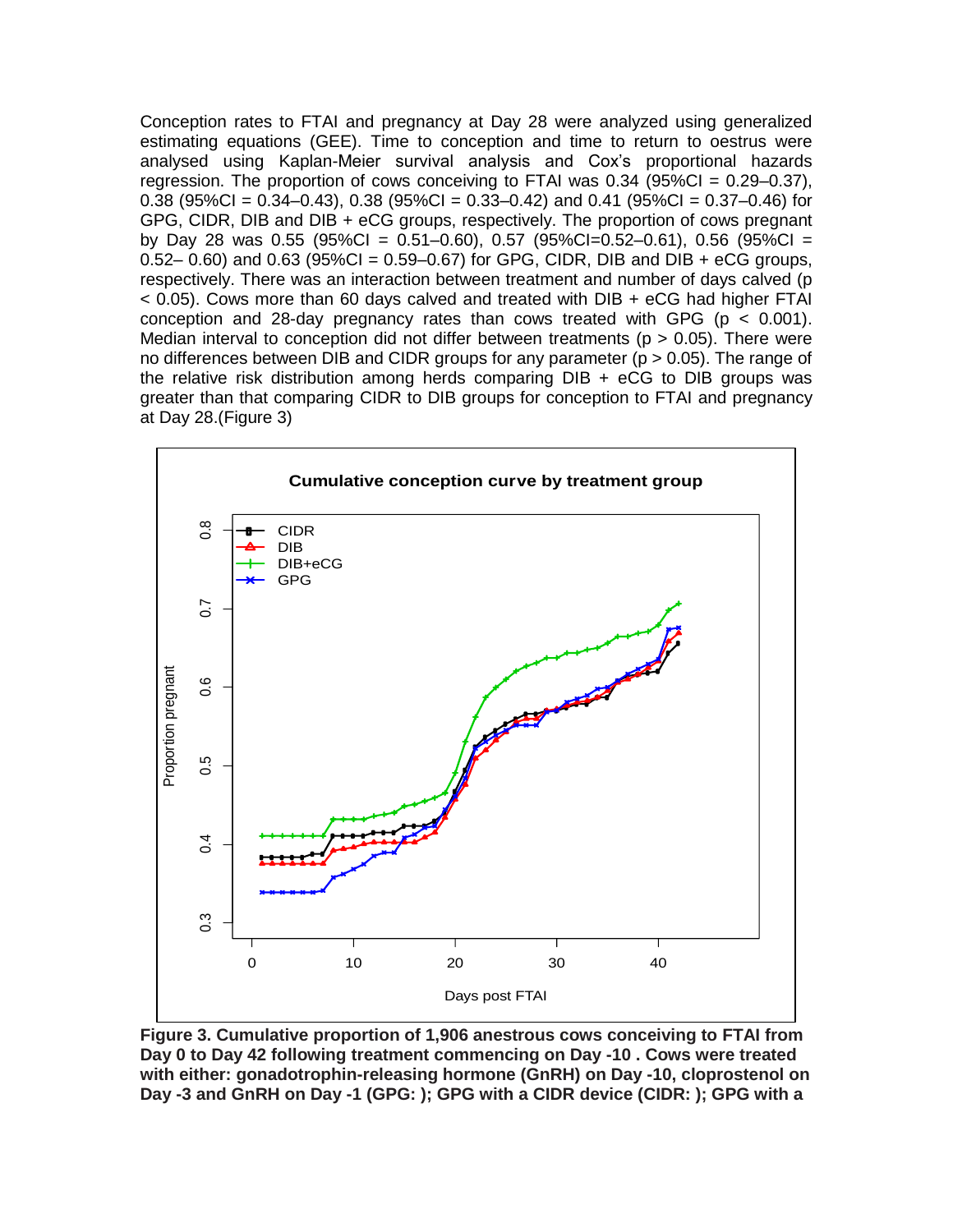**DIB device (DIB: ); or DIB with 400IU of equine chorionic gonadotrophin on Day -3 (DIB + eCG: ).**

## **Conclusions**

Increased milk production in modern cows has led to reduced conception rates and a greater demand for new tools for the management of reproduction. In the future, reproductive management programs should be adapted to each establishment. The tendency is that the herds are getting bigger, the workforce less trained and the profit margins smaller. Therefore the need for training and technology will be critical to succeed. The investigation of hormonal control of the estrous cycle and, specifically, the follicular wave patterns has improved the knowledge base for the development of synchronization programs and made possible a close synchrony between estrus and ovulation. Probably, the evolution of recommended programs will continue as basic knowledge increases and new approaches are envisioned. Undoubtedly staying informed and well advised is the key to success.

## **Reference**

- Bó GA, Cutaia LE, Souza AH, Baruselli PS. 2007. Systematic Reproductive Management in Dairy Herds. New Zealand Veterinary Association (NZVA) Conference 2007, Dairy Cattle Conference, Christchurch, New Zealand (disponible on line en SciQuest), 155-168.
- Bryan MA, Bo GA, Emslie R, Mapletoft RJ. 2009. Efecto del tratamiento con eCG en vacas lecheras en anestro tratadas con protocolos con GnRH y dispositivos con progesterona por 6 o 7 días. En: VIII Simposio Internacional de Reproduccion Animal, Cordoba, Argentina (Ed. D. Moreno and G.A. Bo) Instituto de Reproduccion Animal Cordoba, CD.
- Bryan MA, Bo GA, Heuer C, Emslie FR. 2010. Use of equine chorionic gonadotrophin in synchronized AI of seasonal-breeding, pasture-based, anoestrous dairy cattle. Reprod. Fertil. Dev. 22: 126–131.
- Burke JM, de la Sota RL, Risco CA, Staples CR, Schmitt EJ-P, Thatcher WW. 1996. Evaluation of timed insemination using a gonadotropin-releasing hormone agonist in lactating dairy cows. J Dairy Sci 8: 1385-1394.
- Caravielllo DZ, Weigel KA, Fricke PM, Wiltbank MC, Florent MJ, Cook NB. 2006. Survey of management practices related to the reproductive performance of dairy cattle on large commercial farms in the United States. J. Dairy Sci 89: 4723-4735.
- De la Sota RL, Risco C, Moreira F, Thatcher WW. 1998. Efficacy of a timed insemination program in lactating dairy cows during summer heat stress. Theriogenology 49: 761-770.
- Ferguson JD, Galligan DR. 1983. Prostaglandin synchronization programs in Dairy Herds. Part I, Compendium on Continuing Education for the Practicing Veterinarian 15: 646-655.
- Gumen AJ, Guenther M, Wiltbank MC. 2003. Follicular size and response to Ovsynch versus detection of estrus in anovular and ovular lactating dairy cows. J Dairy Sci 86: 3184-3194.
- Lamming GE, Darwash AO. 1998. The use of milk progesterone profiles to characterise components of subfertility in milked dairy cows. Anim Reprod Sci 52: 175–190.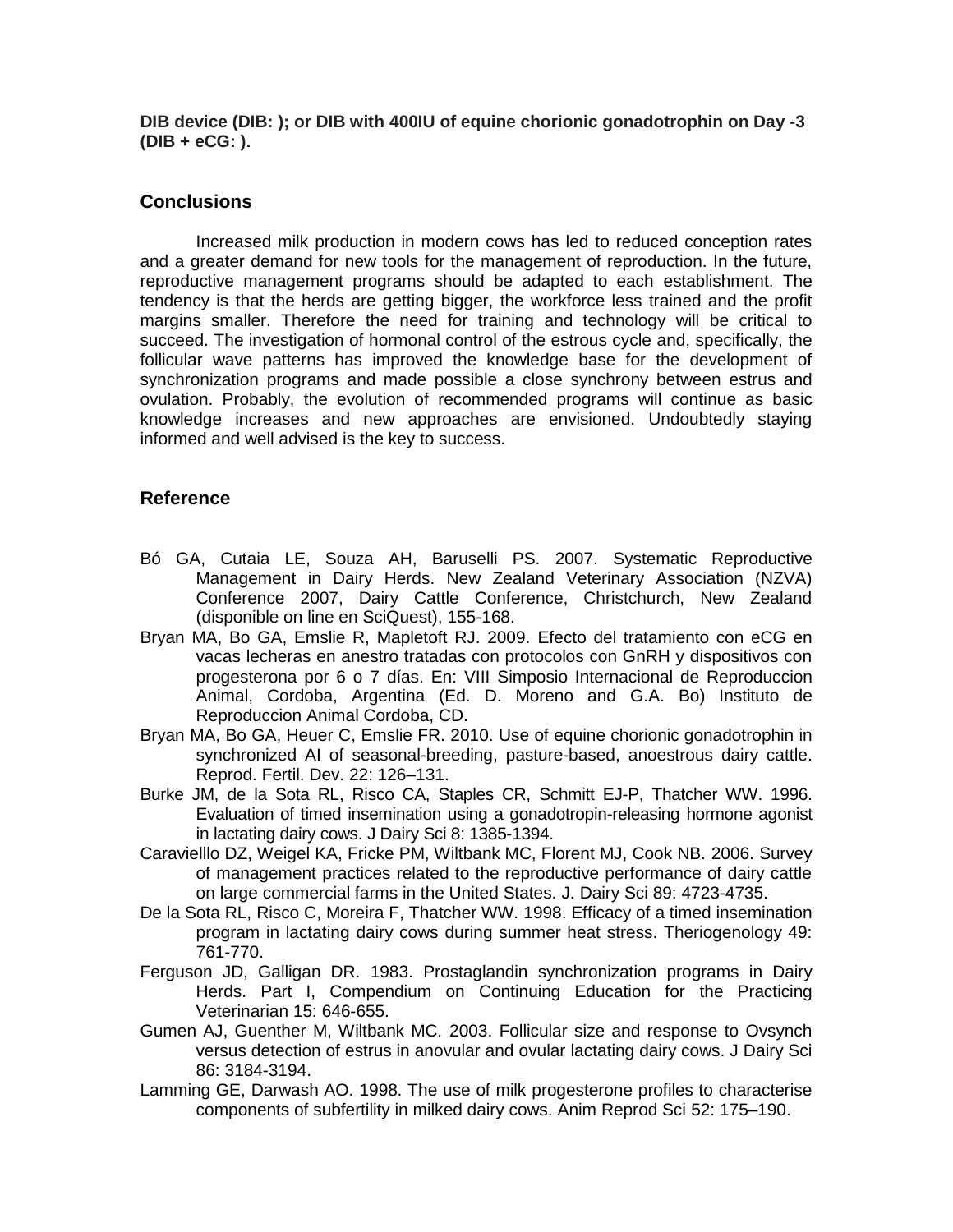- Lucy MC. 2001. Reproductive Loss in High-Producing Dairy Cattle: Where Will it End? J Dairy Sci 84: 1277-1293.
- Lucy MC, McDougall S, Nation DP. 2004. The use of treatments to improve the reproductive performance of lactating dairy cows in feedlot or pasture based management systems. Anim Reprod Sci 82-83: 495-512.
- Macmillan KL, Henderson HV. 1984. Analyses of the variation in the interval from an injection of prostaglandin  $F_2\alpha$  to estrus as a method of studying patterns of follicle development during diestrous in dairy cows. Anim Reprod Sci 6: 245-254.
- Macmillan KL, Peterson AJ. 1993. A new intravaginal progesterone releasing device for cattle (CIDR-B) for estrus synchronization, increasing pregnancy rates and the treatment of post-partum anestrus. Anim Reprod Sci 33: 1-25.
- Macmillan KL, Burke CR. 1996. Effects of oestrus cycle control on reproductive efficiency. Anim Reprod Sci 42: 307-320.
- Macmillan KL, Taufa VK, Day AM. 1997. Manipulating ovaries follicle wave patterns can partially synchronise returns to service and increases the pregnancy rate to second insemination. Proc NZ Soc Anim Prod 57:237.
- Macmillan, K.L., Colson, D.D., Eagles, V.M. 1999. Modifications to improve whole herd synchrony programs in seasonal dairy herds. Proc Australian Assoc of Cattle Vets, 121-129.
- Momont HW, Seguin BE. 1984. Influence of the day of estrous cycle on response to  $PGF<sub>2</sub>$  products: Implications for AI programs for dairy cattle. 10th International Congress on Animal Reproduction 3: 336.
- Moreira F, Orlandi C, Risco CA, Mattos R, Lopes F, Thatcher WW. 2001. Effects of presynchronization and bovine somatotropin on pregnancy rates to a timed artificial insemination protocol in lactating dairy cows. J Dairy Sci 84: 1646-1659.
- Murphy, B.D., Martinuk, S.D. 1991. Equine chorionic gonadotropin. Endocr Rev;12:27– 44.
- Nebel RL, Jobst SM 1998. Evaluation of Systematic Breeding Programs for Lactating Dairy Cows: A Review. J Dairy Sci 81: 1169-1174.
- Pursley JR, Mee MO, Wiltbank MC. 1995. Synchronization of ovulation in dairy cows using PGF2α and GnRH. Theriogenology 44: 915-923.
- Pursley JR, Kosorok MR, Wiltbank MC. 1997. Reproductive management of lactating dairy cows using synchronized ovulation. J Dairy Sci. 80: 301-306.
- Pursley JR, Witbank MC, Stevenson JS, Ottobre JS, Garverich HA, Anderson LL. 1997. Pregnancy rates per artificial insemination for cows and heifers inseminated at a synchronized ovulation or synchronized estrus. J Dairy Sci 80: 295-300.
- Pursley JR, Fricke PM, Garverick HA, Kesler DJ, Ottobre JS, Stevenson JS, Wiltbank MC. 2001. NC-113 Regional Research Project. Improved fertility in noncycling lactating dairy cows treated with exogenous progesterone during Ovsynch. Midwest Branch ADSA 2001 Meeting, Des Moines, IA; 63.
- Rhodes FM, McDougall S, Burke CR, Verkerk GA, Macmillan KL. 2003. Invited review: treatment of cows with an extended postpartum anestrous interval. J Dairy Sci 86: 1876–1894.
- Shephard RW. [Efficacy of inclusion of equine chorionic gonadotrophin into a treatment](http://www.tandfonline.com/doi/full/10.1080/00480169.2013.809633)  [protocol for anoestrous dairy cows.](http://www.tandfonline.com/doi/full/10.1080/00480169.2013.809633) [New Zealand Veterinary Journal](http://www.tandfonline.com/toc/tnzv20/61/6) Vol. 61, Iss. 6, 2013
- Souza AH, Viechnieski S, Lima FA, Silva FF, Araujo R, Bó GA, Wiltbank MC, Baruselli PS. 2009. Effects of equine chorionic gonadotropin and type of ovulatory stimulus in a timed-AI protocol on reproductive responses in dairy cows. Theriogenology 72: 10-21.